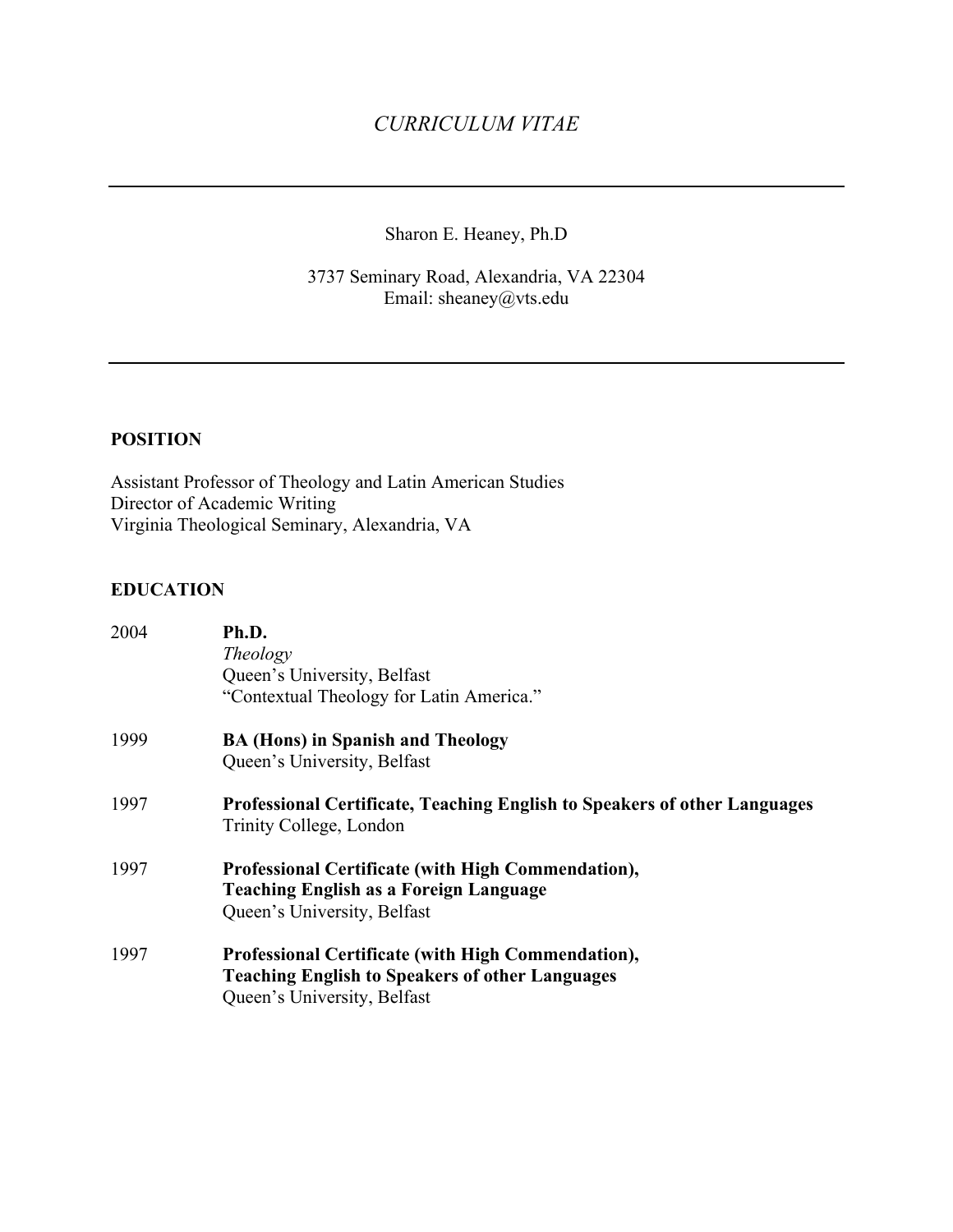# **HONORS, GRANTS**

| 2021-2022     | Conant Fund award, "Engaging Latino/a Theologies."                                                                                                                  |
|---------------|---------------------------------------------------------------------------------------------------------------------------------------------------------------------|
| 2021-2022     | Meade Seminar Series, Virginia Theological Seminary, "Engaging Latino/a<br>Theologies."                                                                             |
| $2020 - 2021$ | Conant Fund award, "Towards an Understanding of Latino/a Theological:<br>Reflection in the United States of America: Application and Implications for<br>Ministry." |

# **PROFESSIONAL PROFILE**

• Integrated approach to scholarship in Christian formation founded on relationships, respect, and collegiality.

• Pedagogical excellence that empowers students to create communities of dialogue, trust, and transformation through bilingual and multicultural discernment.

• Research, writing, and publications that are collaborative and always in conversation with classroom and community.

• Relational worldview that resources deepening relationships with the wider church, academy, intercultural ministries, organizations that seek life-giving witness, and pastors and practitioners on the ground.

# **EMPLOYMENT & EXPERIENCE**

| $2019$ -present | Assistant Professor of Theology and Latin American Studies<br>Virginia Theological Seminary  |
|-----------------|----------------------------------------------------------------------------------------------|
| $2017$ -present | Director of Academic Writing<br>Virginia Theological Seminary                                |
| 2017-2019       | Visiting Professor, Latino/a Theology and Language<br>Virginia Theological Seminary          |
| 2016–2017       | Adjunct Instructor of Theology and Global Christian Mission<br>Virginia Theological Seminary |
| 2016-2017       | Co-director, Writing Center<br>Virginia Theological Seminary                                 |
| 2014-2021       | Doctoral Program Instructor<br>Virginia Theological Seminary                                 |
| 2014-2016       | Adjunct Instructor of Theology and Global Christian Mission Virginia<br>Theological Seminary |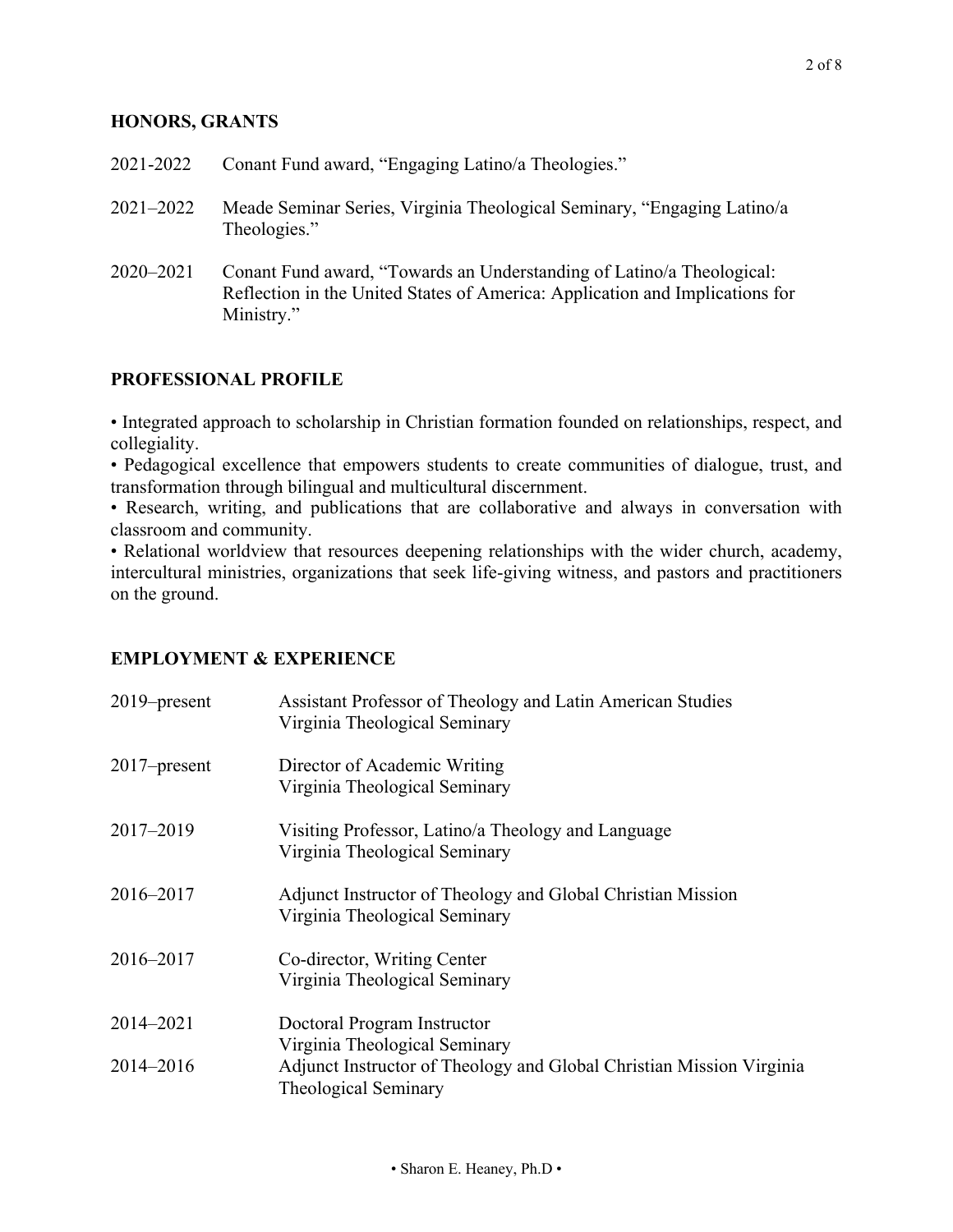| 2010-2013 | Senior Lecturer<br>School of Theology and Religious Studies<br>St. John's University of Tanzania                                              |
|-----------|-----------------------------------------------------------------------------------------------------------------------------------------------|
| 2010-2013 | Curriculum Advisor/Consultant for Master of Arts in Theology<br>School of Theology and Religious Studies<br>St. John's University of Tanzania |
| 2010-2013 | <b>Quality Assurance Officer</b><br>School of Theology and Religious Studies<br>St. John's University of Tanzania                             |
| 2007-2009 | National Examiner, Religious Studies<br>Assessment and Qualifications Alliance (AQA), UK                                                      |
| 2006-2009 | Teacher, Religious Studies<br>Bloxham School, Oxfordshire, UK                                                                                 |
| 2004-2006 | Curriculum Administrator<br>Matthew Arnold School, Oxford, UK                                                                                 |
| 2005      | Teacher, A-Level Psychology<br>Matthew Arnold School, Oxford, UK                                                                              |
| 2004-2006 | Private English Language Tutor, Oxford, UK                                                                                                    |
| 1999-2001 | National Coordinator, Youth and Children's Ministry<br>Crosslinks (Anglican Agency), Ireland                                                  |
| 1992-2004 | Private Music Teacher, Piano, UK and Ireland                                                                                                  |
| 1992-2004 | Private Music Teacher, Violin, UK and Ireland                                                                                                 |
| 1997-1998 | Teacher, English<br>El Instituto de Severo Ochoa, Granada, Spain                                                                              |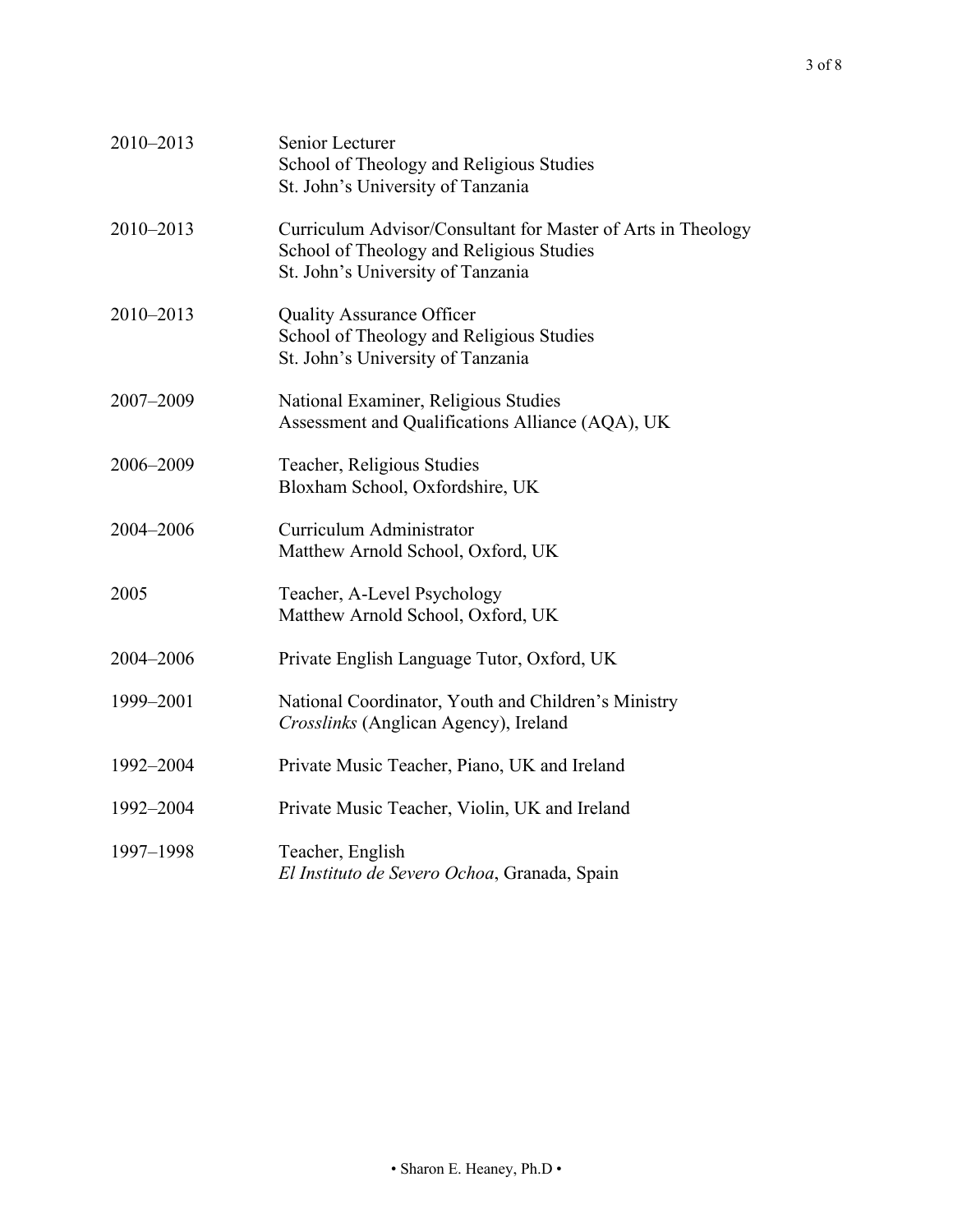# **TEACHING AND RESEARCH SPECIALISM**

- Latin American Theologies
- Liberation Theologies
- Latin American Protestant Theologies
- Latino/a Theologies
- Latino/a Hermeneutics and Homiletics
- Liturgy in Spanish
- Contextual Theologies
- *Misión Integral*
- Social Justice, Wealth, and Poverty
- Theological Research and Writing Skills
- Academic English for Theology

### **RESEARCH SUPERVISIONS**

2019–2022 Cultural Values: Principles and Implications for Ministry with Latino/a Youth 2019–2020 Disability and the Church 2019–2020 Selected Readings in Latino/a Theologies and Pastoral Ministry 2018–2019 Resourcing Latino/a Ministries in the Episcopal Church 2018–2019 Latino/a Ministries: History, Culture and Society 2018–2019 Theology for a Desolate, Brown Skinned Woman 2017–2018 Exploring Latino/a Ministries in the Episcopal Church 2017–2018 Episcopal Liturgies in Spanish 2017–2018 Cross-Cultural Ministry in the Diocese of Ruaha 2016–2017 A Constructive Missiological Approach to Short Term Mission; 2012–2013 Strategies for the Church in Response to Albino Killings 2012–2013 The Local Church and HIV-AIDS in Tanzania 2011–2012 Church and Female Dropout in the Education System in Tanzania 2011–2012 Comparative Youth Ministries in East African Churches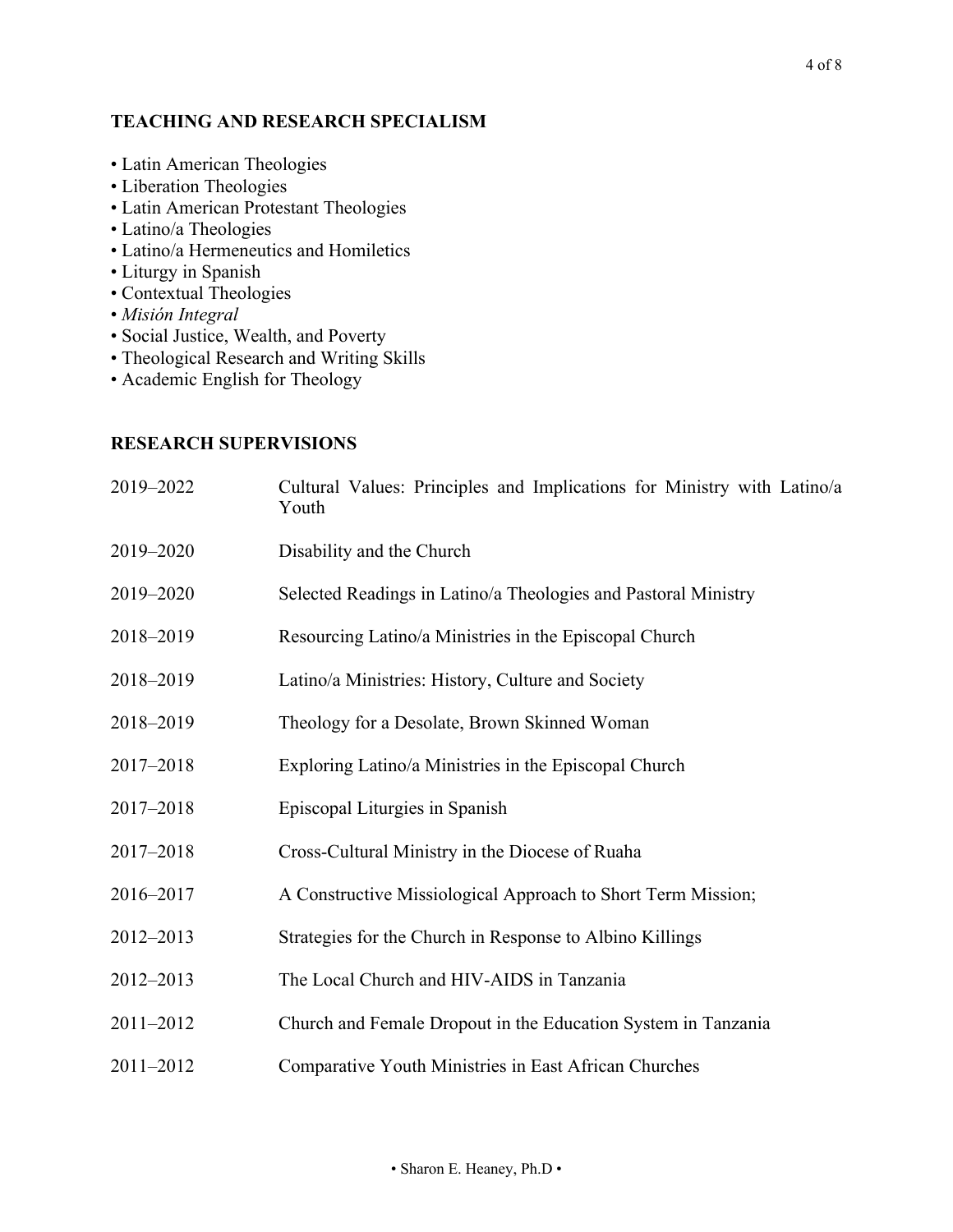#### **COURSE DESIGN, DEVELOPMENT, AND TEACHING**

#### **Theology and Latin American Studies**

CHWT 665: Latin American Theology in Context: History, Culture and Society

CHWT 664: Liberation Theologies

CHWT 645: Engaging Latino/a Theologies

CHWT 981: Visions of Transformation I: Biblical Visions

CHWT 982: Visions of Transformation II: Theological Visions

#### **Integration and Praxis**

PRXT 520: The Prayer Book in Spanish PRXT 521: The Bible in Spanish CHWT 936: Education and Leadership in Light of Liberation CHWT 983: Visions of Transformation III: Interdisciplinary Visions CHWT 984: Visions of Transformation IV: Focused Readings

### **Academic Research and Writing**

WRRE 409: The Art of Writing Theologically

WRRE 510: Introduction to Theological Research and Writing

WRRE 600: Advanced Theological Research and Writing

WRRE 500: Advanced Academic English for Theological Studies I

WRRE 501: Advanced Academic English for Theological Studies II

Doctoral Writing Week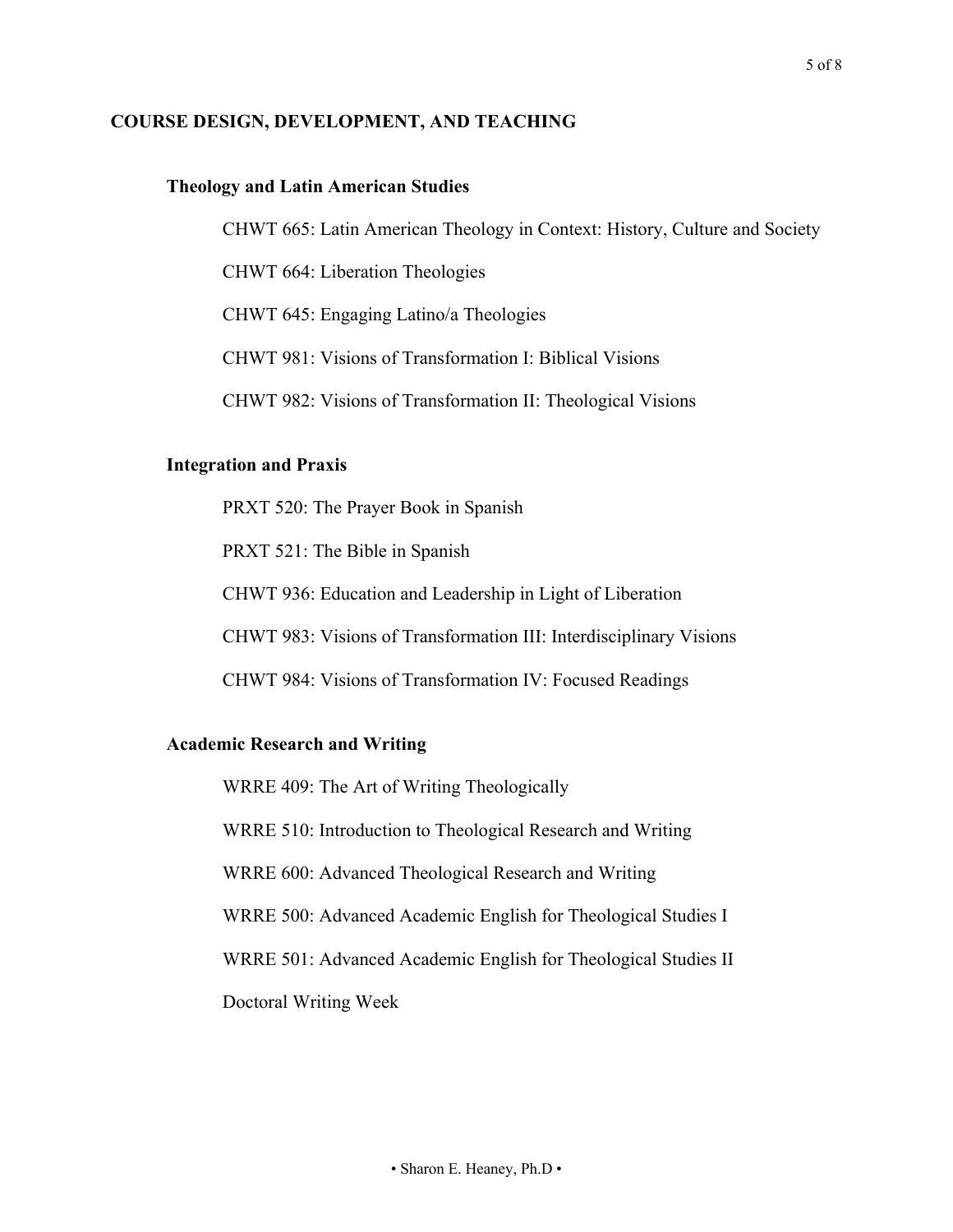# **SERVICE IN ACADEMY AND CHURCH**

| $2021$ -present | Peer reviewer for journal Religions                                                                                                            |
|-----------------|------------------------------------------------------------------------------------------------------------------------------------------------|
| $2018$ -present | Institutional liaison and faculty facilitator,<br>The Episcopal Latino Ministry Competency Course,<br>Ethnic Ministries, The Episcopal Church  |
| $2018$ -present | Academic Consultant, Ethnic Ministries, The Episcopal Church                                                                                   |
| $2017$ -present | Faculty advisor and co-leader, Multicultural Bilingual Worship Team                                                                            |
| $2017$ -present | Oversight of thesis capstone proposal process                                                                                                  |
| $2017$ -present | Design and chair of annual thesis/capstone presentation event                                                                                  |
| $2017$ -present | Action Reflection Group, Spanish language students                                                                                             |
| $2015$ -present | Intentional hospitality and pastoral care (informal) International Students                                                                    |
| November 2021   | "Strategies of Resistance" presentation at How Colonialism Worked, The<br>Center for Anglican Communion Studies, Virginia Theological Seminary |
| November 2021   | Invited panelist, How Colonialism Worked, The Center for Anglican<br>Communion Studies, Virginia Theological Seminary                          |
| $2021$ -present | Various forums and seminars on the intersection of Latin American and<br>Latino/a Theologies and Contemporary Christian Community.             |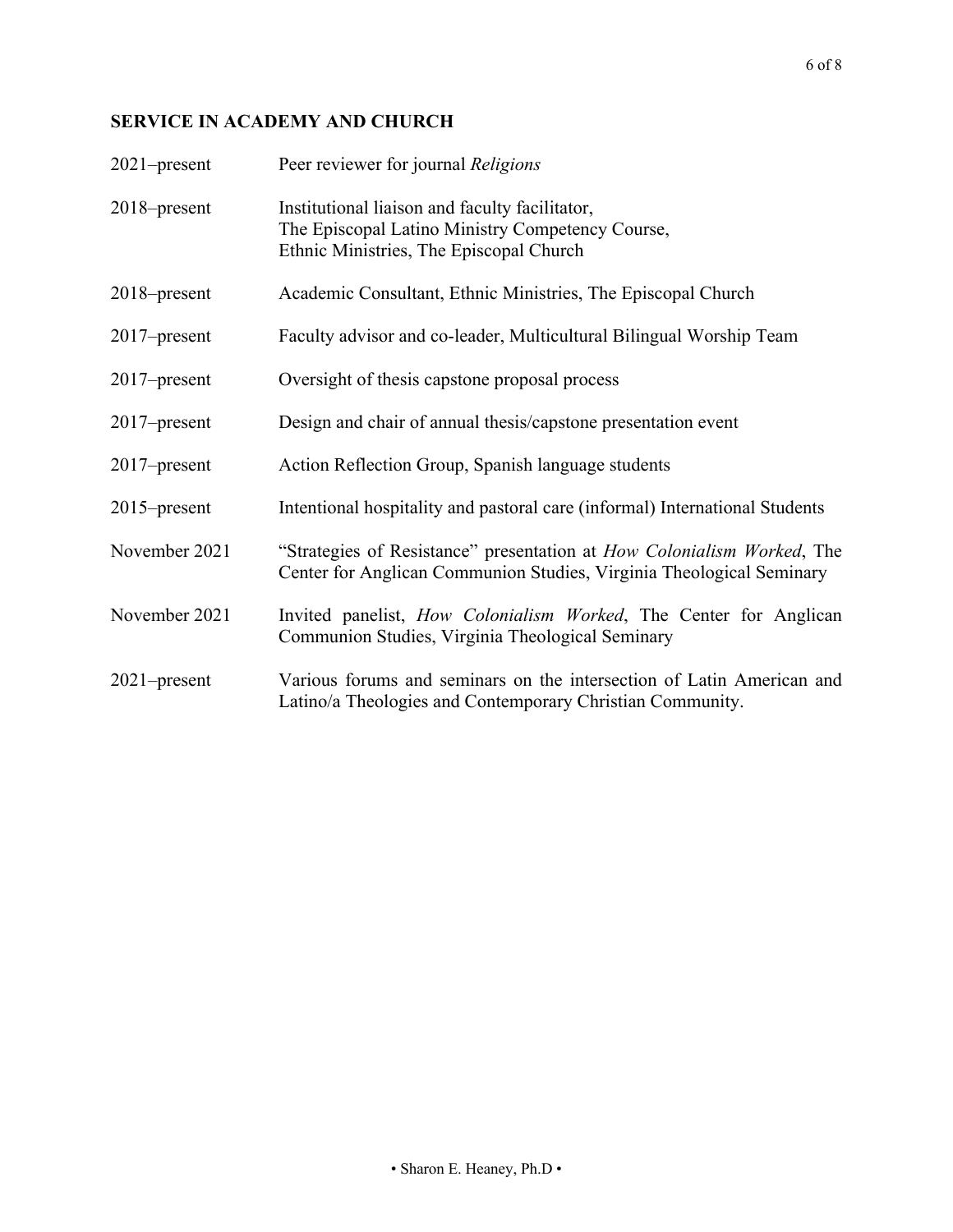### **PUBLICATIONS**

*Contextual Theology for Latin America: Liberation Themes in Evangelical Perspective*  (Carlisle: Paternoster Press, 2008)

*Engaging Latino/a Theologies* (Eugene: Cascade Press, forthcoming)

*Academic Style Guide* (Virginia Theological Seminary, 2018)

*Academic Style Guide* revd. (Virginia Theological Seminary, 2021)

*English for Academic Purposes Handbook* (St. John's University of Tanzania, 2011)

### *In development*

*Women at the Center: The Essential Contributions of Latina Theologians*

"The Scholarship and Spirituality of Michelle Maldonado Gonzalez."

"Resisting: Pedagogy and Prophetic Witness in Elizabeth Conde-Frazier."

"Centering Relationship in Theology: Loida Martell-Otero."

### **MEMBERSHIP OF SOCIETIES**

American Academy of Religion

Latin American Studies Association

Latina/o Studies Association

### **LANGUAGES**

Spanish: full professional and academic proficiency

German: reading

Kiswahili: conversational